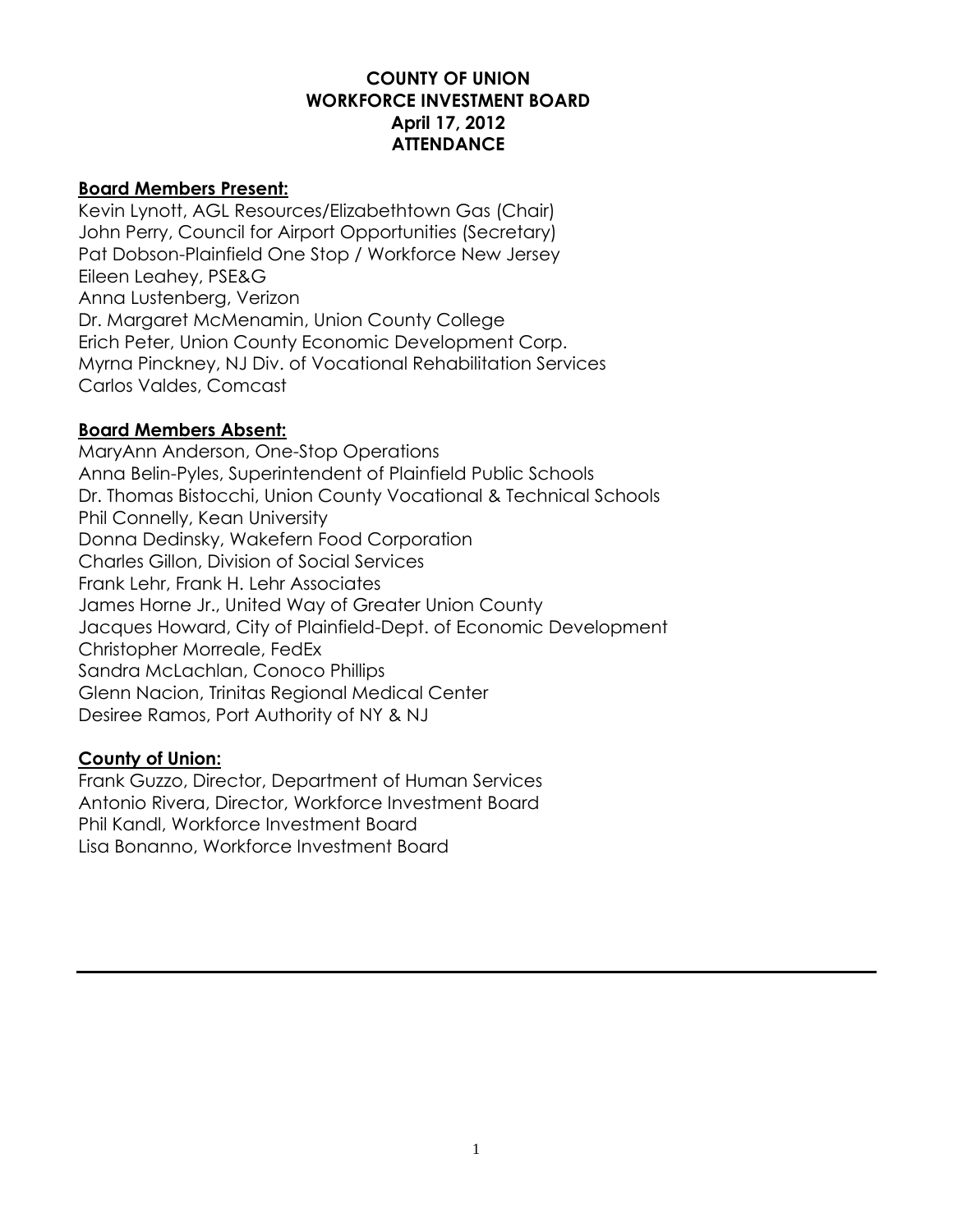# **COUNTY OF UNION WORKFORCE INVESTMENT BOARD**

9:00 A.M. Tuesday, April 17, 2012 Union County College, Cranford Campus Executive Education Center

# **I. Call to Order**

The meeting was called to order by Chairman Kevin Lynott at 9:05 am.

# **II. Roll Call**

Philip Kandl read the roll call and the Open Public Meetings Act Statement.

# **III. Approval of February 29, 2012 Meeting Minutes**

A Motion was made to approve the February 29, 2012 Minutes: it was seconded and carried.

# **IV. WIB Recertification Process**

Kevin Lynott stated that the Recertification of the Workforce Investment Board is the Board's primary focus. The WIB is in the process of making the required changes to comply with NJ State Employment & Training Commission guidelines. Kevin Lynott asked Mr. Rivera to provide an update on the Recertification Process.

For the benefit of Workforce Investment Board members who were not at the February 29, 2012 Workforce Investment Board meeting, Mr. Rivera reviewed the Recertification Process. The NJ State Employment & Training Commission (SETC) was in the process of recertifying all Workforce Investment Boards in New Jersey. The first step was to establish a baseline assessment of what the SETC was going to require.

Mr. Rivera directed the members' attention to the Memorandum of Understanding between the Union County Workforce Investment Board and the Union County Board of Chosen Freeholders (local Elected Officials) that was part of the meeting package. Mr. Rivera stated that the Memorandum of Understanding outlines the roles and responsibilities of the respective parties. Mr. Rivera stated that the items contained in the MOU were presented at the February 29, 2012 Workforce Investment Board meeting: the policy guidelines were reported in the SETC chart format, "Roles of a Local Workforce Investment Board: Key Areas for Action." Mr. Rivera asked the Workforce Investment Board members to review the document.

Mr. Rivera reported that he and Frank Guzzo were in discussions with the NJ State Employment & Training Commission. Frank Guzzo stated that it was important to talk to the SETC to clarify issues relating to WIB Recertification. Mr. Guzzo believed that the SETC will assist WIBs in the recertification process. The SETC will work with the County to become recertified. The SETC has a timeline for all WIBs to be recertified: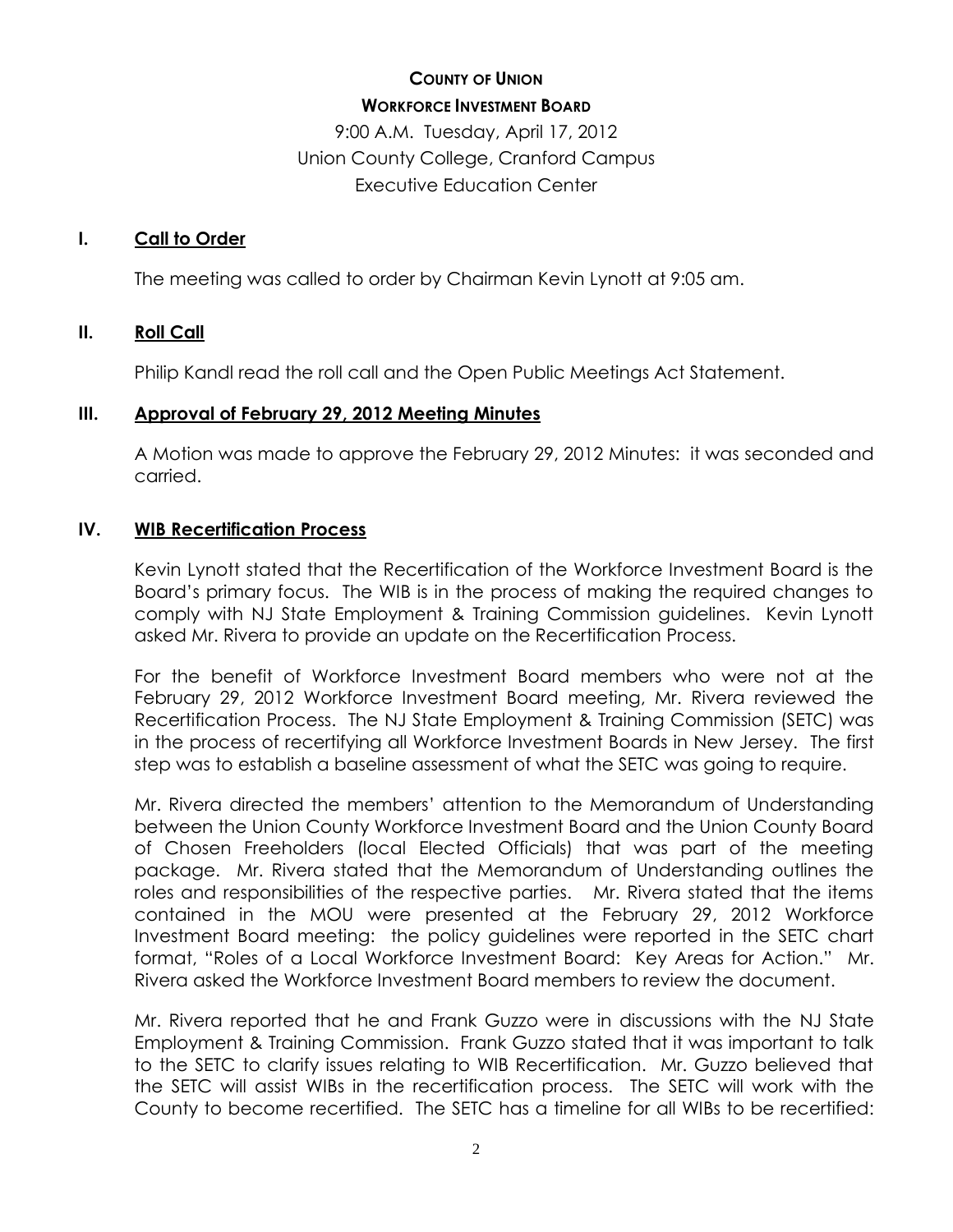by January 2014. Mr. Guzzo stated that there was ample time to comply with SETC guidelines for WIB Recertification. Mr. Rivera and Mr. Guzzo were scheduled to meet with the SETC shortly to begin the process.

Eileen Leahey asked what happens after the Workforce Investment Board votes on the Memorandum of Understanding. Mr. Rivera responded that if the Workforce Investment Board approved the Memorandum of Understanding, then it would go before the Board of Chosen Freeholders for approval. It would be put on the Board of Chosen Freeholders meeting agenda for either the April 26<sup>th</sup> or May 5<sup>th</sup> meeting.

Ms. Pinckney asked if there were any primary differences in the way the Workforce Investment Board presently functions and the State Employment & Training Commission's expectations. Mr. Rivera responded that there were a few major differences. Mr. Rivera stated that all WIB responsibilities are included in the MOU. The major difference include: budgetary process, procedural including Request for Proposal process and program awards, …. to name a few. There will be a more hands on approach by the Board: increased transparency and accountability. The State Employment & Training Commission's baseline assessment is to provide guidance to Workforce Investment Board's on how the State Employment & Training Commission would like Workforce Investment Board's to operate.

Mr. Carlos Valdes asked if there were Workforce Investment Boards that could be construed as "best practices." Mr. Lynott asked Ms. Anna Lustenberg if she could provide some insight, with her past experience with other Workforce Investment Boards. Ms. Lustenberg responded that Workforce Investment Boards vary in their operation. The Workforce Investment Board has always been a partnership between the public and business sectors, with a majority of business representation. Ms. Lustenberg stated that it was important to have the right business people on the Board. Mr. Lynott stated that the Workforce Investment Board required six (6) additional representatives from the private sector to be at the required 51% business majority. Mr. Guzzo recommended that employers could be recruited from the "Union County Means Business" initiatives that take place bi-monthly. The Union County Means Business networking events are well attended by business representatives. Discussion ensued, and it was suggested that the list of employers that have registered for the Union County Means Business events could be utilized for employer outreach for Workforce Investment Board membership.

Mr. Erich Peter reported that the next "Union County Means Business" event was scheduled for June 6<sup>th</sup> at Union County College Elizabeth Campus. Mr. Rivera reported that through the Workforce Investment Board's Business Plan, we are partnering with the Union County Means Business initiatives. The Workforce Investment Board was covering the costs for mass mailings to businesses that would include a calendar of events.

Mr. Rivera asked if there were any other questions regarding the Workforce Investment Board / Chief Elected Officials Memorandum of Understanding. Ms. Leahey asked how different was the Memorandum of Understanding from Year 2000. Mr. Rivera responded that they were very different documents: the updated